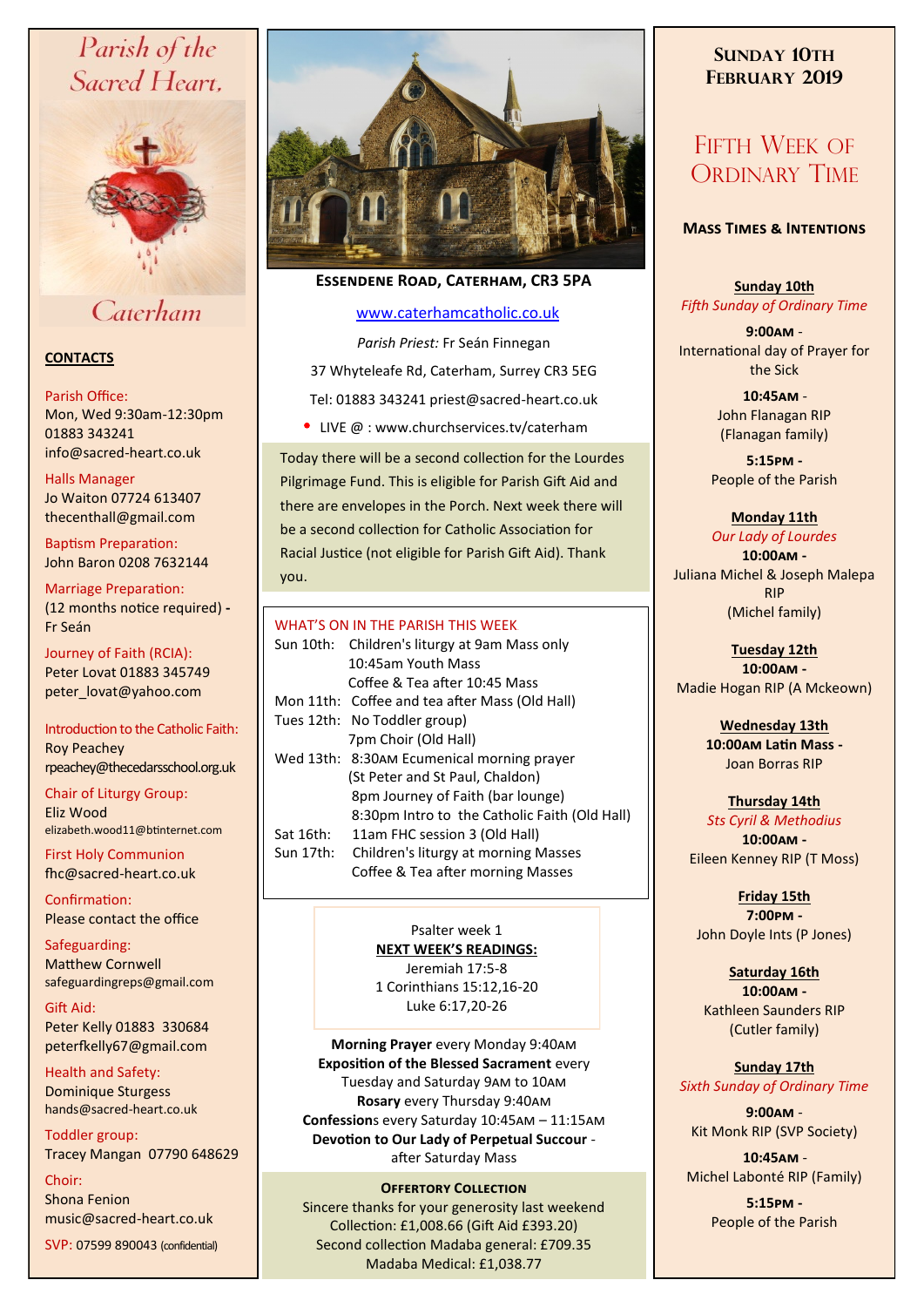#### **P A R I S H**



#### **J O U R N E Y O F F A I T H**

This week – simply Baptism and Confirmation. Join us to find out more – and our consideration of the readings for next Sunday.

All welcome! Wednesday 13th February, 8.00p.m. in the Bar Lounge

#### **D O U B L E C C L U B**

Well done to the winners of the February draw for the Double C Club.

£70 Charlotte Eade

£50 Maureen Miller

£30 Peter and Catherine Wheadon

We are still looking for new members to join this club which raises funds for the Church with all money apart from the 3 prizes drawn each month going to the parish so for less than the cost of one cup of coffee per month from Marks or Costa you could be part of the fantastic group £2.00 per month or £24.00 per year

If you want to give an Easter gift I can issued a gift certificate which will contain no calories and will last the full year not just a few minutes. If you require and details please contact Sue on 01883 346399

It's a good problem to have, but you will have noticed that often we have very little room for manoeuvre in the church. This applies particularly at Communion time, where there can be quite a snarl-up at the Chalice. It is hoped to address the issue of space before too long, but in the meantime would the ministers of the Chalice on the organ side please stand near the confessionals at the 10.45 Mass? This is particularly important when the choir are singing. Thank you.

#### **INTERNATIONAL DAY FOR PRAYER OF THE SICK**

This special day will be celebrated at 9.00am Mass on 10th February. The sick of the parish are to be particularly remembered. If you have a friend or relative who is sick, please write their name on a card which will be put in a basket in the porch. At each Mass on that day the basket will be taken up at the offertory.

"Saint Mother Teresa helps us understand that our only criterion of action must be sel ess love for every human being, without distinction of language, culture, ethnicity or religion. Her example continues to guide us by opening up horizons of joy and hope for all those in need of understanding and tender love, and especially for those who suffer."

# POPE FRANCIS *Message for World Day of the Sick 2019*

Generous Lord, with love beyond all telling, Jesus sends us to shower your love on those most in need, particularly in our ministry to the sick. In the spirit of Saint Mother Teresa of Calcutta, inspire us to serve with courage, love and generosity.

Give us courage to guard the dignity of those who are abandoned and discarded, especially the dying, unborn, migrant and refugee. Let those among us whose voices are strong raise them in defence of the weak.

Give us love that unveils the face of Christ in the face of every individual we meet, particularly in those we find most difficult to care for.

Give us generosity born from the knowledge that all good things are gifts of your love and, through us, are to be shared with the world.

Amen.

Who may receive Communion at home? Extraordinary Ministers of Holy Communion and members of the SVP take Holy Communion to parishioners who are sick or no longer able to get to church. If you know of a parishioner in this situation even for a short time let the office know. Also if you or a relative are going into hospital let the office know and the Hospital Chaplain will be informed. If you do not do this the parish will not know you are in hospital. This is an opportunity to include sick parishioners in our prayers and for them to receive Holy Communion.

#### **P A R I S H P I L G R I M A G E T O T H E H O L Y L A N D 1 1 T H - 1 8 T H M A Y 2 0 2 0**

Have you ever thought of visiting the Holy Land? This proposed 7 night trip will give us the opportunity to visit all the main sites in Galilee, Bethlehem and Jerusalem, as a Parish Group under the spiritual leadership of Fr Sean. The

approximate cost is estimated at £1,500 per person, with a supplement for single rooms. At this stage we are just trying to ascertain the level of interest in the trip and would be grateful if you would email or telephone the Parish Office in the next

two weeks, leaving your telephone number and/or email address if you would like further information. You will then be contacted. A minimum of 20 people will be needed for the trip to go ahead.

#### **C H R I S T M A S F A I R 2 0 1 9**

Have your Hyacinths finished flowering? Do you have a use for the planter/pot they were in? If you don't, then we could use them and any ceramic pots in good condition, for our Christmas Fair this year. Please leave them in the porch at the back of the church. Thank you.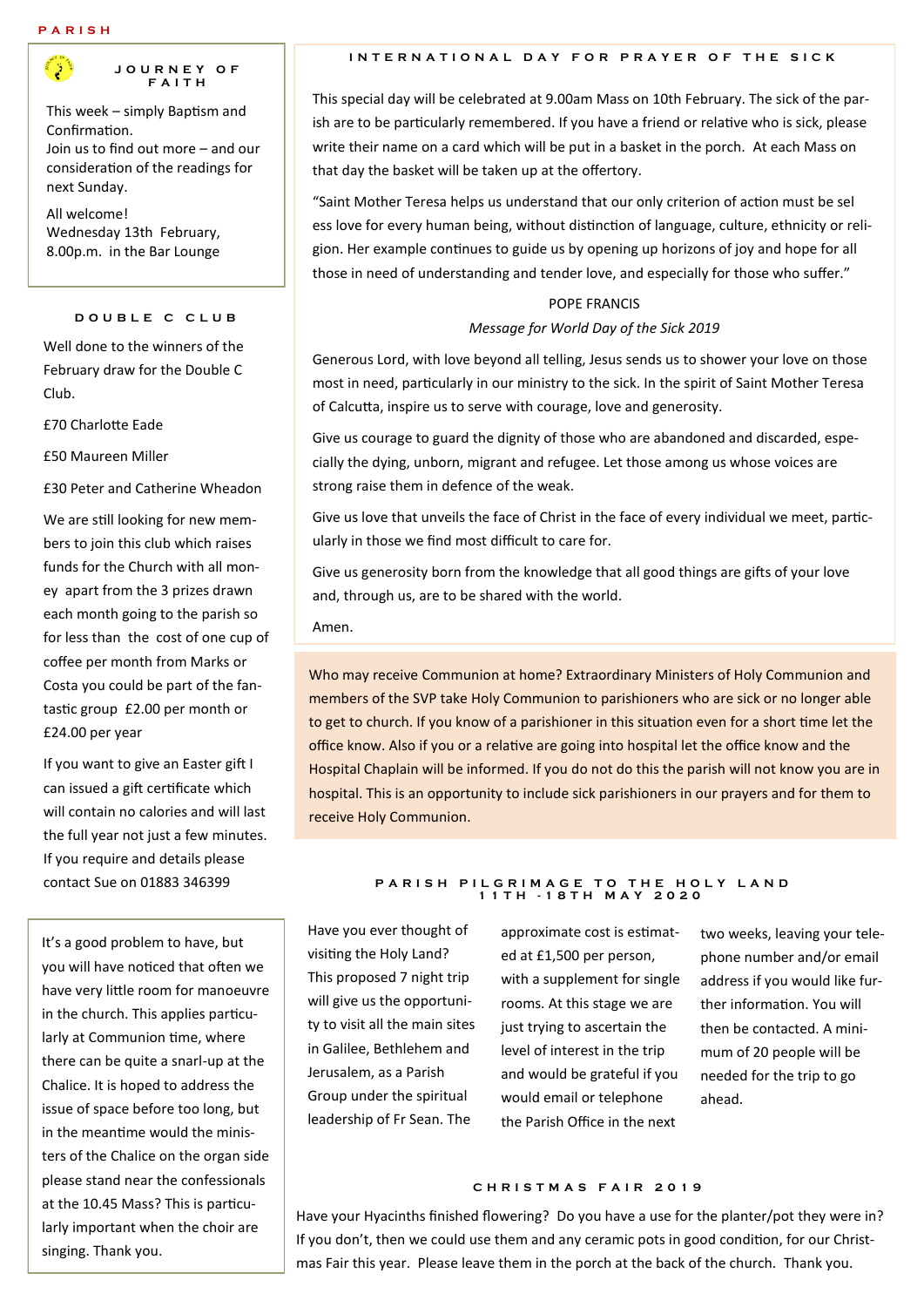#### **M A D A B A C O L L E C T I O N S**

Many thanks for the generous donations received last week for the two Madaba collections

Medical emergency £1040. Madaba general collection £710.

The son of the sick refugee writes:

My thanks to your parish for their support. I really have no words to express my feelings.

May the Lord bless you and Mother Mary cover you all with her mercy and love.

The operation is likely to be in late Feb/early March. I'll provide updates in future newsletters. Mike Wood

### **H E A L T H & S A F E T Y**

A reminder to Parishioners at this time of inclement weather to take care when walking around the Parish grounds. Surfaces may be slippery following the rain or icy when the temperature drops.

In the case of snow the grounds are gritted and every attempt is made to clear snow. If this is something you could help with please let the office know.

#### *Parking*

Please remember to park only in marked bays on the Church drive and not on the yellow lines, even those that appear to have been painted out. If you park in these areas emergency vehicles are unable to get access to the site.

### **T O D D L E R G R O U P**

**N A T I O N A L B O A R D O F C A T H O L I C W O M E N**

No Toddler group for the next two weeks. We will meet again on Tuesday 26th February 2019 from 9:15am to 11:15am.

Day with Bishop Richard on Saturday 23rd February, from 10 am to 1 pm, at the St Philip Howard Centre (formerly DABCEC).

Explore ways to engage with 'The Word who is Life', highlight what women are doing in this diocese, share what you can offer and discuss what you would like to achieve. Book at nbcw@rcdab.onmicrosoft.com *both! 07905292936. Sign up* 

#### **O F I N T E R E S T . . .**

*If you would like a lift or some company Eliz Wood will offer sheet in the porch.*

#### **A D O R E ( A L T O N D A Y O F R E N E W A L )**

# Saturday 23rd February 11.00-4.00

You are warmly welcome to a mini-retreat day (or morning/afternoon) of spiritual refreshment and renewal, focussing on Renewal and Mission. At Alton School, An-

Starting Lent 2019, Pray with the Heart is a new course for Worthing Deanery, designed to help us grow in our relationship with God through the gift of prayer. Each Monday, at an evening meeting, we will focus on a different elestey Lane, Alton GU34 2NG. 11.00am Rosary; 11.30am Mass; 12.15pm Adoration of the Blessed Sacrament; 1.00pm Shared lunch (please bring finger food to share); 2.00pm Praise & Worship; 2.30pm Talk "Forming and

ment of prayer, with quality talks from guest speakers. The course is centred around sound teaching, faith, and prayer techniques, using scripture and the traditions of the Church, with group work and open discussions to strengthening Prayer Groups"– Tim Stevens; 3.30pm Prayer for healing. We end about 4pm.

There is no need to register in advance, and no charge (though a collection will be taken to cover costs). For more information and directions, see poster or

#### website:

www.altonrenewal.com Or telephone Alastair Emblem on 01252 714809. Next month's meeting 23rd March: "Charismatic Prayer" – Speaker Jenny Baker

#### **PRAY WITH THE HEART**

help us explore this teaching together.

The course will be held at St Michael's in High Salvington, Worthing, from 7.30pm and guest speakers include the Michelle Moran (Sion Community), the Franciscan Friars of the Renewal, Geoff and Gina Poulter (Former Directors of the Catholic Bible School), David Matthews, and our very own Bishop Richard Moth and Fr Terry Martin.